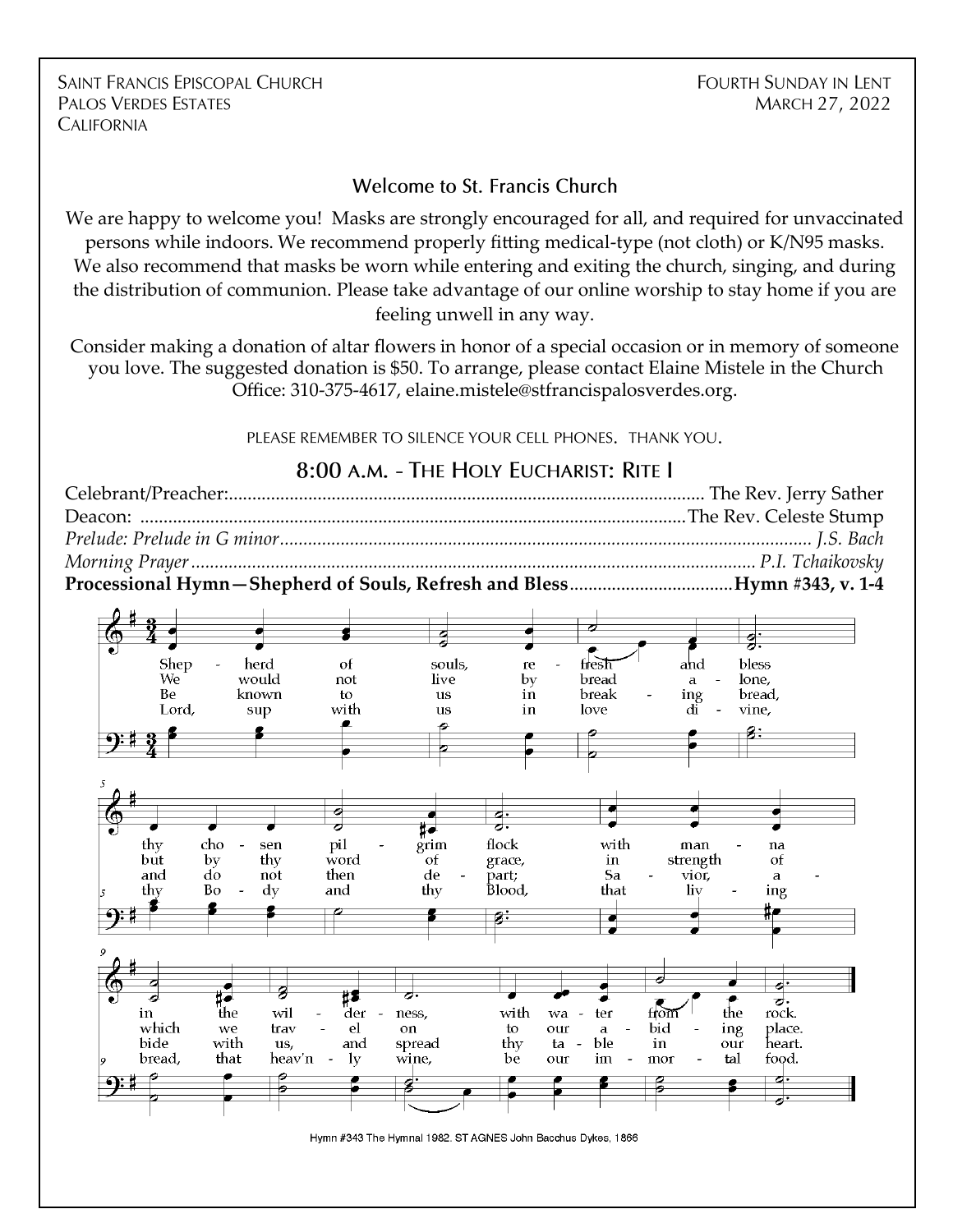A Penitential Order.........................................................................Book of Common Prayer, p. 319 *(this and all similar page refs. refer to Book of Common Prayer)* Decalogue...................................................................................................................................... p. 317 The Confession............................................................................................................................. p. 320 **Trisagion** *(sung three times)* .................................................. *Alexander Archangelsky Hymnal S-102*



The Collect of the Day................................................................................................................. p. 167 The First Lesson ...............................................................................................................Joshua 5:9-12 The Lorp said to Joshua, "Today I have rolled away from you the disgrace of Egypt."

And so that place is called Gilgal to this day.

While the Israelites were camped in Gilgal they kept the passover in the evening on the fourteenth day of the month in the plains of Jericho. On the day after the passover, on that very day, they ate the produce of the land, unleavened cakes and parched grain. The manna ceased on the day they ate the produce of the land, and the Israelites no longer had manna; they ate the crops of the land of Canaan that year.

The Response: Psalm 32 *Beati quorum*....................................................................................... p. 624 The Epistle...........................................................................................................2 Corinthians 5:16-21 From now on, we regard no one from a human point of view; even though we once knew Christ from a human point of view, we know him no longer in that way. If anyone is in Christ, there is a new creation: everything old has passed away; see, everything has become new! All this is from God, who reconciled us to himself through Christ, and has given us the ministry of reconciliation; that is, in Christ God was reconciling the world to himself, not counting their trespasses against them, and entrusting the message of reconciliation to us. So we are ambassadors for Christ, since God is making his appeal through us; we entreat you on behalf of Christ, be reconciled to God. For our sake he made him to be sin who knew no sin, so that in him we might become the righteousness of God. The Holy Gospel ...................................................................................................Luke 15:1-3, 11b-32 All the tax collectors and sinners were coming near to listen to Jesus. And the Pharisees and

the scribes were grumbling and saying, "This fellow welcomes sinners and eats with them."

So Jesus told them this parable:

"There was a man who had two sons. The younger of them said to his father, 'Father, give me the share of the property that will belong to me.' So he divided his property between them. A few days later the younger son gathered all he had and traveled to a distant country, and there he squandered his property in dissolute living. When he had spent everything, a severe famine took place throughout that country, and he began to be in need. So he went and hired himself out to one of the citizens of that country, who sent him to his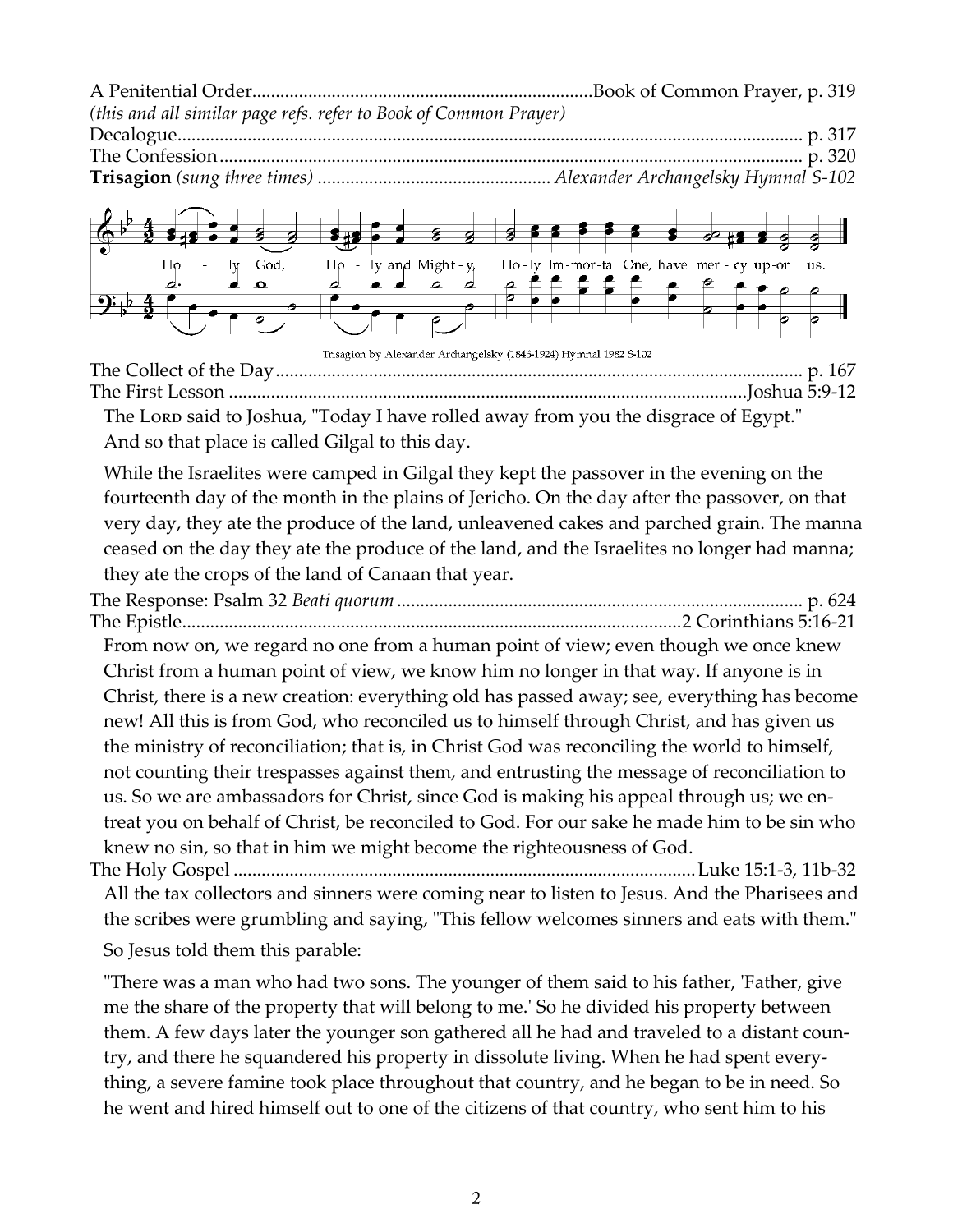fields to feed the pigs. He would gladly have filled himself with the pods that the pigs were eating; and no one gave him anything. But when he came to himself he said, 'How many of my father's hired hands have bread enough and to spare, but here I am dying of hunger! I will get up and go to my father, and I will say to him, "Father, I have sinned against heaven and before you; I am no longer worthy to be called your son; treat me like one of your hired hands."' So he set off and went to his father. But while he was still far off, his father saw him and was filled with compassion; he ran and put his arms around him and kissed him. Then the son said to him, 'Father, I have sinned against heaven and before you; I am no longer worthy to be called your son.' But the father said to his slaves, 'Quickly, bring out a robe--the best one--and put it on him; put a ring on his finger and sandals on his feet. And get the fatted calf and kill it, and let us eat and celebrate; for this son of mine was dead and is alive again; he was lost and is found!' And they began to celebrate.

"Now his elder son was in the field; and when he came and approached the house, he heard music and dancing. He called one of the slaves and asked what was going on. He replied, 'Your brother has come, and your father has killed the fatted calf, because he has got him back safe and sound.' Then he became angry and refused to go in. His father came out and began to plead with him. But he answered his father, 'Listen! For all these years I have been working like a slave for you, and I have never disobeyed your command; yet you have never given me even a young goat so that I might celebrate with my friends. But when this son of yours came back, who has devoured your property with prostitutes, you killed the fatted calf for him!' Then the father said to him, 'Son, you are always with me, and all that is mine is yours. But we had to celebrate and rejoice, because this brother of yours was dead and has come to life; he was lost and has been found.'"

| <b>Welcome and Announcements</b>                                                                 |  |
|--------------------------------------------------------------------------------------------------|--|
| Offertory Prayer All things come of thee O Lord, and of thine own have we given thee             |  |
|                                                                                                  |  |
| The clergy will carry the Sacrament to anyone in the congregation who is unable to come forward  |  |
| for Holy Communion. Please inform one of the ushers if you would like to be served at your seat. |  |
| Gluten-free Communion wafers are now carried alongside regular wafers at Holy Communion.         |  |
| If you require one of these, simply ask at the Altar rail.                                       |  |
|                                                                                                  |  |
|                                                                                                  |  |